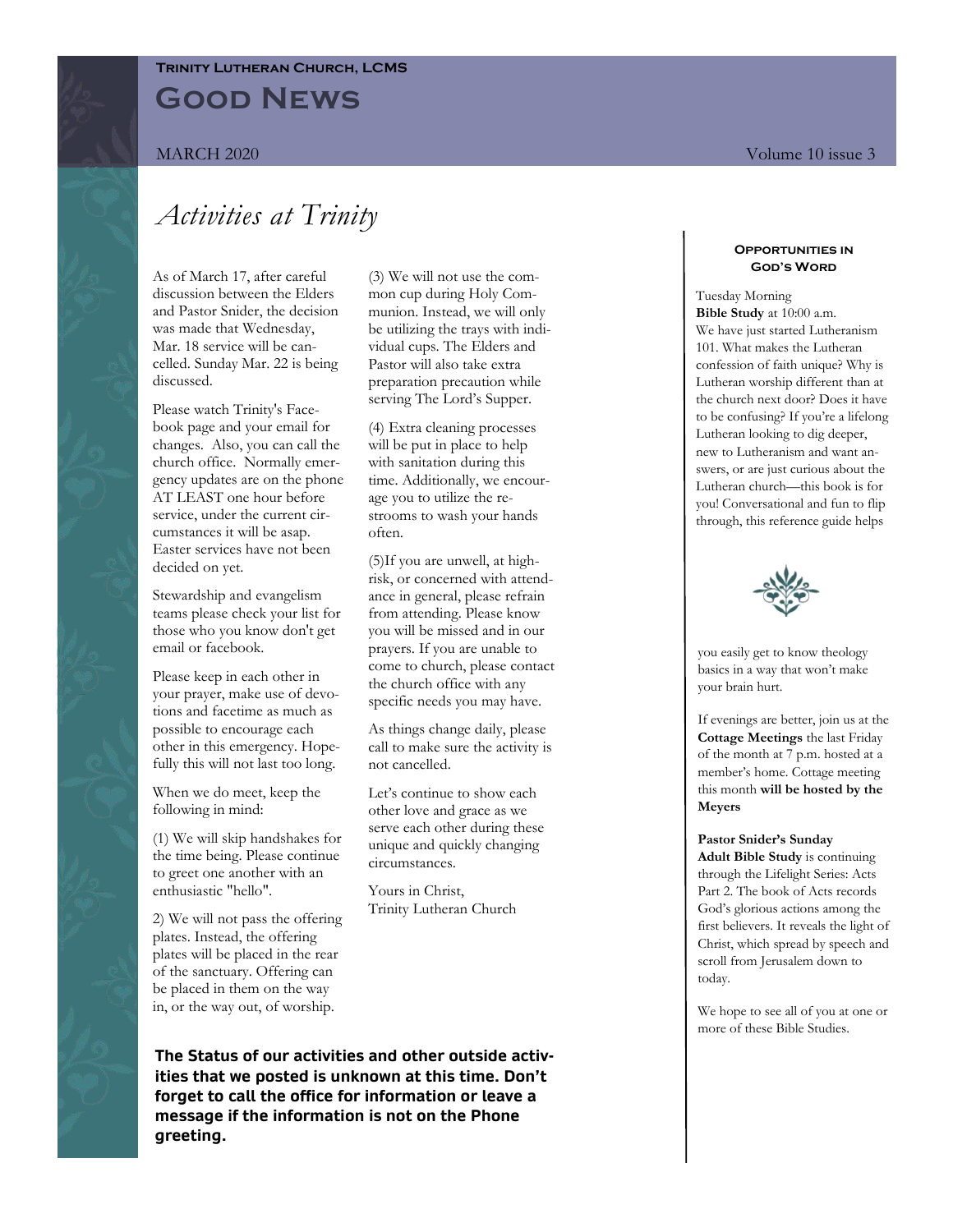

*"Living in Joy: Joy in God's Precious Gift" Posted on March 17, 2020 3:00* 

## **Joy in God's Precious Gift of Heaven**

#### *In the Word*

For the wages of sin is death, but the gift of God is eternal life in Christ Jesus our Lord (Romans 6:23).

### *Of the Word*

What is the best gift you have ever received? A beautiful doll, a diamond ring, a handmade quilt? What is the most precious gift you have received? Your loving spouse, a child, a special friend? Christians would undoubtedly

say that the greatest gift of all is the promise of eternal life given by God Himself. "For God so loved the world that he gave his one and only Son, that whoever believes in him shall not perish but have eternal life (John 3:16)."

The Apostle Paul recognized the promise of eternal life with Jesus to be a gift of God, indeed the best gift we could receive. He wrote, By this gospel you are saved, if you hold firmly to the word I preached to you (1 Corinthians 15:2a). We cannot keep silent about this wonderful news!

## *Walking with my Lord*

Dear Father, I know that because of sin I deserve death. But I also know that You sent Jesus to take away my sin and to give me life and salvation. Help me to share the faith in my heart by telling of Jesus, Your most precious gift to me. In His name. Amen.

*Mustard Seed: Living in Joy. Authors: Dcs. Betty Knapp, Irene Mensing, Myrna Lou Meyer, Margaret White. 13/30 ©2005 Lutheran Women's Missionary League, 801 Seminary Place Ste. L010, St. Louis, MO 63105. www.lwml.org*



# *Stewardship and Evangelism*

Our April meeting will be a Meal with a mission. Noah Armbruster will be speaking to us about his Mission Work for Thursday, 04/23 at 6:30.

Lauren Armbruster (Noah's sister), also going into mission work. Trinity has been invited to her presentation @ Living Water. It is Saturday, March 28th, 4:00 PM.

### Invitation Reads:

Come and celebrate all that God is doing in Lauren's life as she prepares to leave in May. As you may know, she is going to be serving in Efate, Vanuatu at YWAM's (Youth With A Mission) Family Care Center. Join us for an afternoon of testimony, prayer, and commissioning...and cake

RSVP for cake numbers! https://www.evite.com/ event/022DZUKYMJXTSEXJ KEPKJ6Y24T4YZQ/rsvp

We also have the New Creation Dinner we're providing on April 30th. We'll get a sign-up genius made for that, maybe at our March meeting.

# *Posse News*

**March Altar Care:** Deb and Joanna **April Altar Care:** Cathie and Helen

## **Altar Care Information and Training Meeting**

Sunday, March 29th after church All current ladies doing Altar

Care and anyone interested in learning more about altar care and becoming a helper are invited and urged to attend.

**April Posse Meeting** will be Thursday April 2nd. Posse Hostess is Joanna

**Craft Day:** Saturday, April 4th from 8am to 6pm Come join us and work on your favorite craft - Invite a friend! Food and fun all day long. Suggested donation \$20 for the whole day

**Easter Preparation:** All are invited to come join us on Saturday, April 11th at 10am

To prepare the church for Easter and set up for Easter breakfast in the fellowship hall.

**Mark your calendars** for the LWML Zone Rally at Shepherd of the Lakes in Brighton For the morning of Saturday, April 25th. Watch the bulletin for a flyer with more information.



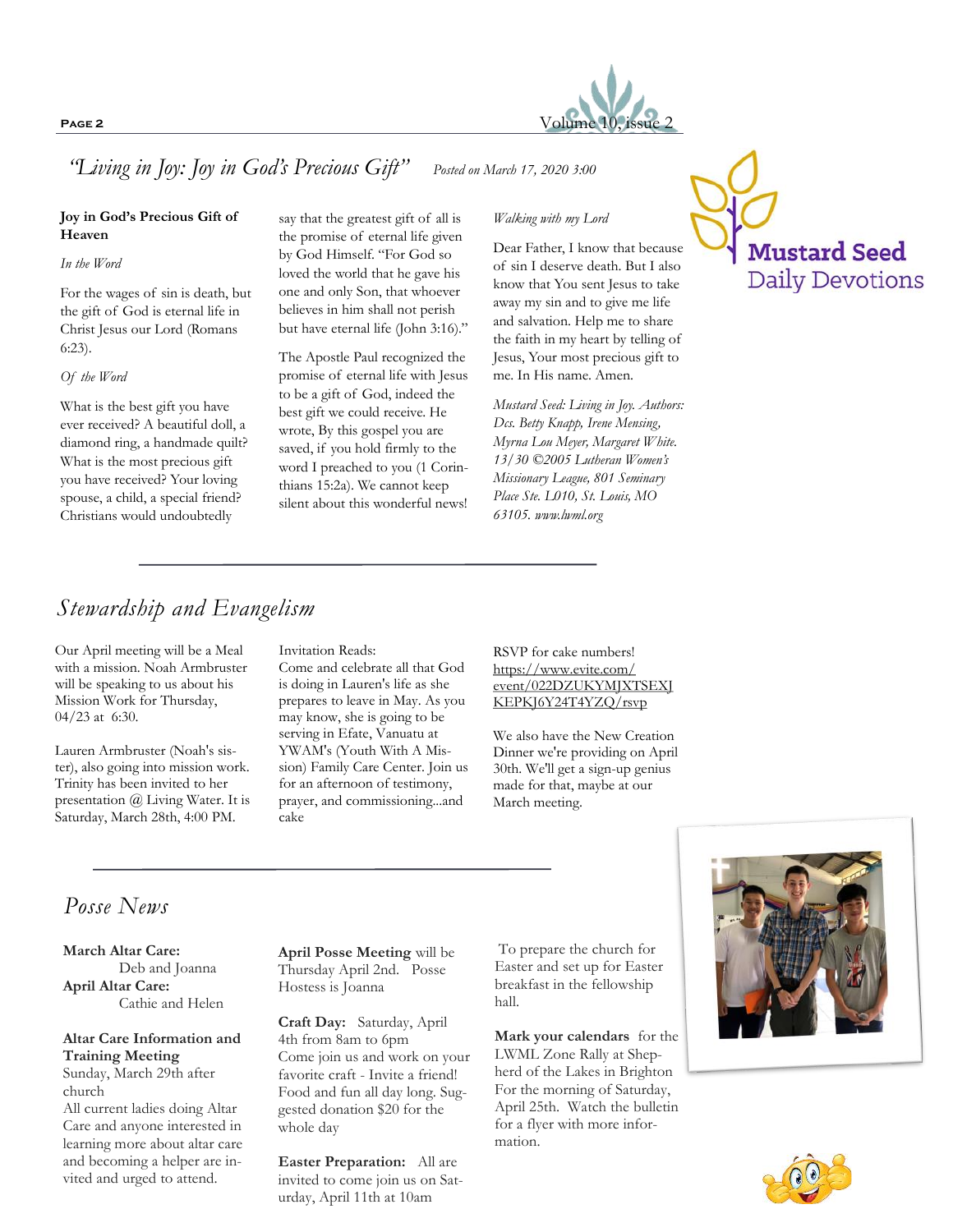# **PAGE 3** Volume 9, issue  $11/12$

# *Prayers of Trinity*

Praise and thanksgiving:

Blessing, glory, wisdom, thanksgiving, honor, power and might be to You, our God, now and forever! Hear us who pray in peace in the name of our Lord, Jesus Christ. We pray for those among us who are in special need of your guidance and healing:

- Melissa Ratliff diagnosed with breast cancer
- Carolyn Cadeau recovering from a stroke
- Carolyn and Joe Benkovsky, especially Joe
- Shut-ins--Caroline Cadeau, Al Jacoby
- Mila LaMirand Banko Hear her needs, give her strength
- Stuart Meyer Healing and recent cancer diagnosis
- Don Van Gorden, Dianne and Rudy Vik, Dennis Miller-- strength and health
- Continued healing: Cynthia Moehring, Joanne and Bob

Hickman.

- Carole Welser, Cindy Klifman, Rick Post, Chuck Crowder, Judy Lasko, Kyle Knipp, Ava Allen, Tracy Brohmen, Kenny Cadle, Carol Thompson, Sarah Burns, Libby in their battles with cancer.
- for all the baptized, that in daily repentance all might cling to God's promises of forgiveness and eternal life in Christ.

"Ask, and it will be given to you; seek AND YOU WILL FIND; knock, and the door WILL BE OPENED TO you.

For everyone who asks receives; he WHO SEEKS FINDS;

and to him who



# *Birthdays and Anniversaries*

Robby Schlaff 3/7 Hunter Minix 3/8 Mason Martin 3/14 Michael Groeller Jr 3/18 Penny Myers 3/19 Kimberly Gray 3/21 Kenneth Minger 3/21 Samantha Minger 3/21 Andrew Hollister 3/24

Lorraine Laible 3/27 Danielle Sidebottom 3/27 Dixie Russell 3/31

Janet & Raymond Salla 3/26

# *Stockbridge Community Outreach*

The Fresh Food Initiative will be starting up again on the 2nd Monday of the month, beginning Feb. 10, 5-6 pm at Jeruel Baptist in Munith. This is FREE PRODUCE AND BAKED GOODS to all who have a need. The program will

run once a month until summer kicks in weekly. VOLUNTEERS ARE NEEDED! Especially to put away chairs and tables. Please arrive at 4pm.